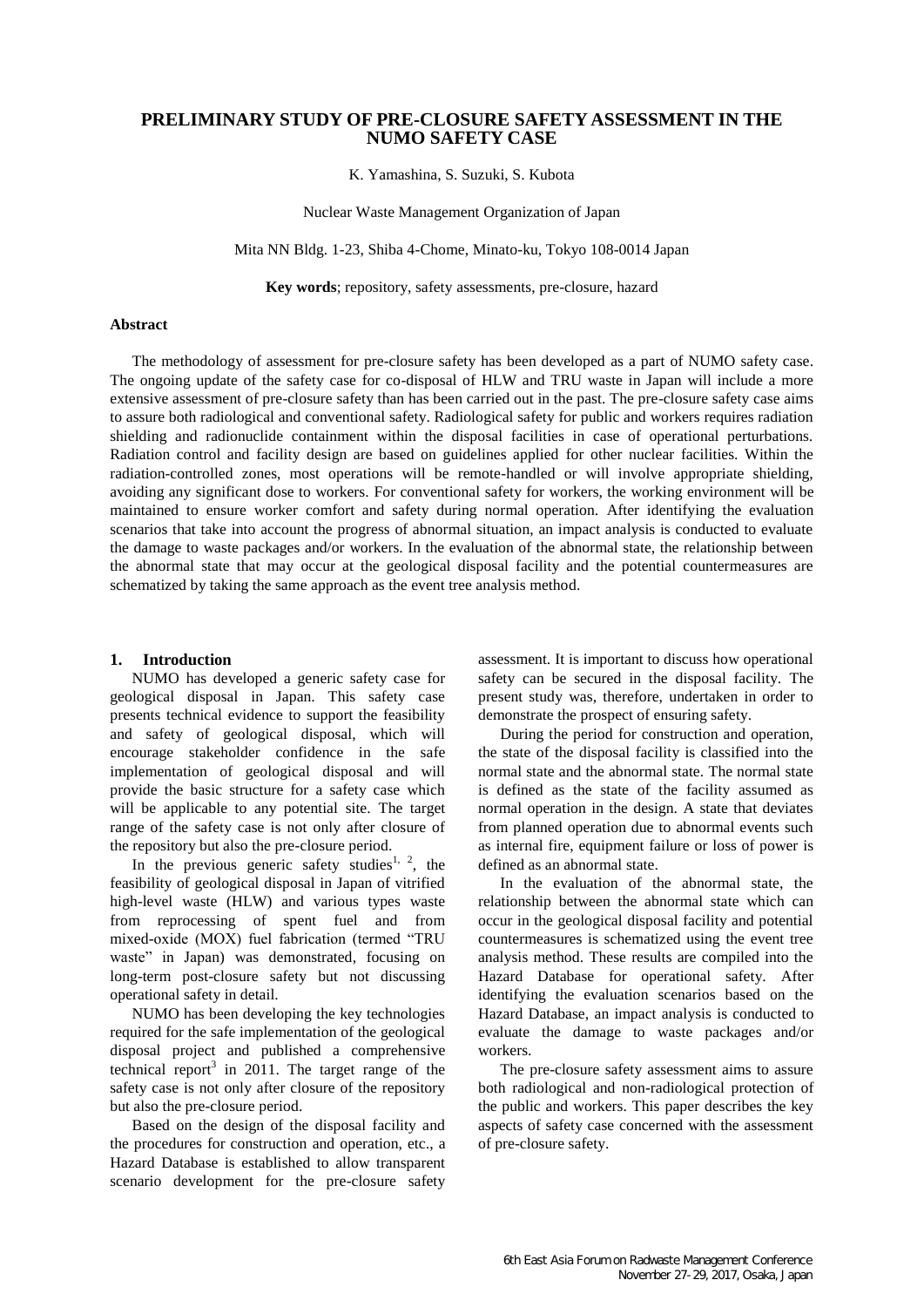# **2. Operational procedures and design of the geological disposal facility**

Specified radioactive waste final disposal plan<sup>4</sup> requires disposal of 40,000 vitrified waste packages and  $19,000 \text{ m}^3$  of TRU waste. NUMO plans to design a geological repository in accordance with this disposal plan. The repository design consists of the various surface facilities and an underground repository.

As shown in [Fig. 1,](#page-1-0) the operational processes for geological disposal can be consisted of seven processes. These images illustrate the seven processes for HLW. The processes for TRU waste are almost the same as for HLW.



<span id="page-1-0"></span>Fig. 1. Operational processes for HLW waste

The underground facilities consist of an access ramp and connecting tunnels for transporting the waste from the surface facilities to the underground facilities, disposal tunnels for emplacing the waste and shafts for ventilation, drainage, transportation of excavated rocks and workers.

## **3. Concept of ensuring operational safety**

Radiological protection of the public and conventional safety for workers during the period for construction and operation of the repository are discussed. During the period for construction and operation of the disposal facility, the public and workers are protected from radiation by maintaining the functions "containment" and "radiation shielding" for the radioactive waste in the transport container and the surface facility. In addition, conventional safety for workers will also be implemented.

Radiological protection is planned according to the Reactor Regulation Act and guidelines for other nuclear facilities $6, 7$ .

On the other hand, conventional safety for workers is based on the Industrial Safety and Health Act. The measures for ensuring operational safety are thus implemented based on the measures for existing atomic energy facilities and infrastructure such as road tunnels, mines or underground power plants.

[Fig. 2](#page-1-1) shows schematically the conceptual flow of event sequences and safety measures based on the defense in depth concept<sup>8</sup>.

Firstly, "Measures to prevent the occurrence of an abnormal state" are applied to prevent the occurrence of an abnormal state of the facility or wastes due to external hazards such as natural events, anthropogenic events and equipment failure. This is the first protection step.

The second protection step includes measures for preventing the escalation of the abnormal state. In the event of failure or incorrect operation during construction and operation, it is necessary to detect the abnormal state at an early stage, remedy it, or take measures to prevent progression to an accident state. "Measures to prevent progression of the abnormal state", such as the use of incombustible materials and flame-retardant materials, duplication of lines, etc., are prepared for abnormal states such as fire, overpack dropping or loss of power.

Furthermore, if the abnormal state exceeds the assumed magnitude, it may be that "measures to prevent the progression of the abnormal state" will become invalid. In this case, in order to prevent the abnormal state from progressing to an accident situation involving release of radiation by keeping the abnormal state within the design basis and the robustness of the facility and the waste, it is necessary to take measures such as emergency fire extinguishing facilities and limitation of lifting height of the overpack. This is the third protection.



<span id="page-1-1"></span>Fig. 2. Conceptual flow of event sequences and safety measures<sup>5</sup>

The Hazard Database for operational safety was constructed to protect the public and workers from radiation and to ensure conventional safety for the period for construction and operation of the geological disposal facility<sup>5</sup>. . The process of development and justification of scenarios are provided in chapter 4.

### **4. Scenario development for pre-closure safety**

This chapter illustrates how to construct the Hazard Database for the period of construction and operation. In the evaluation of abnormal situations,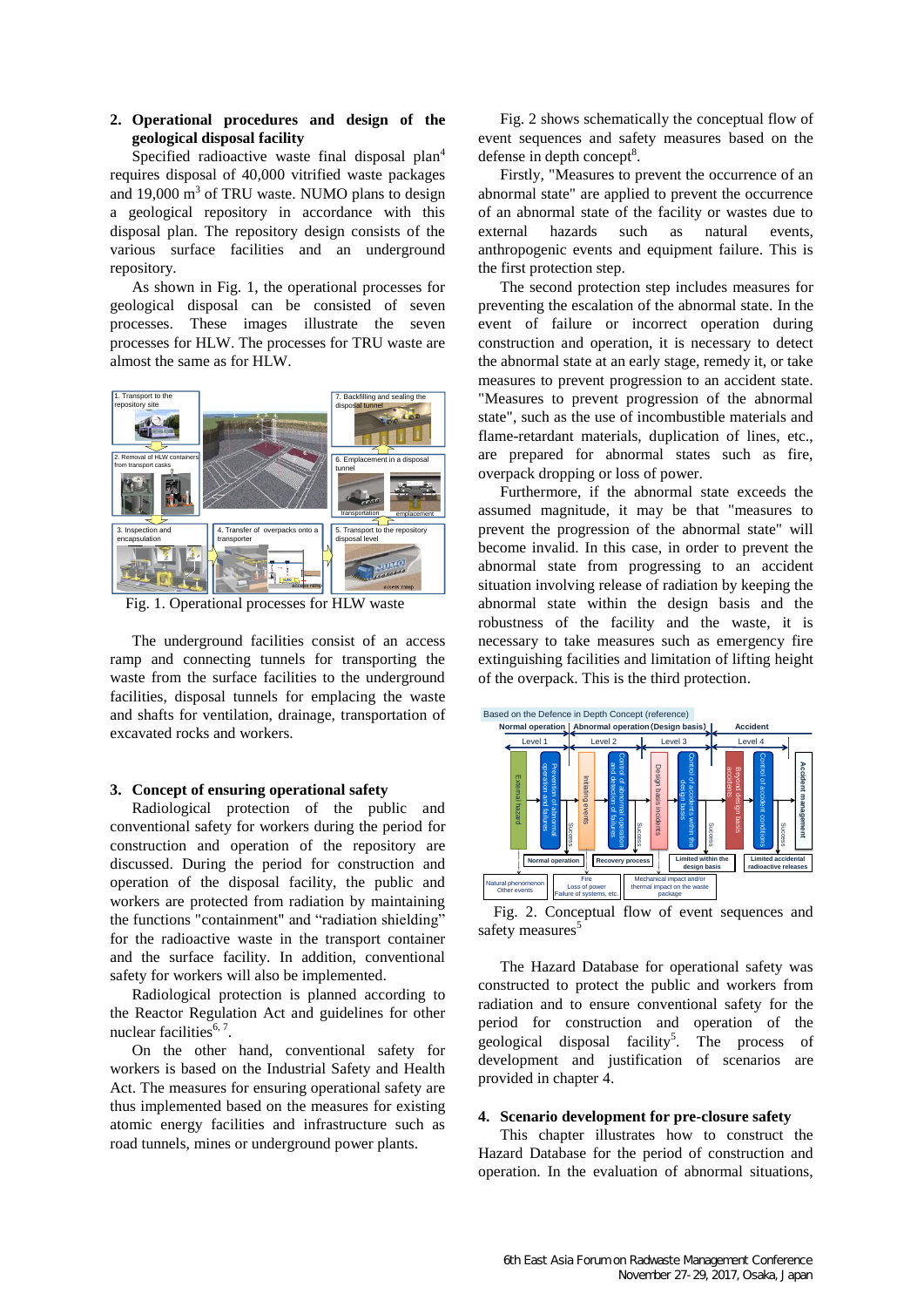the Hazard Database for operational safety was constructed to allow transparent scenario development for pre-closure safety and to promote protection of the public and workers from radiation and ensure conventional safety for workers.

In the evaluation of the abnormal state, the relationship between an abnormal state which can occur in the geological disposal facility and the potential countermeasures is schematized using the event tree analysis method. These results are compiled into the Hazard Database for operational safety.

In constructing the Hazard Database for operational safety, we proceeded with consideration of international safety standards<sup>9, 10</sup>.

The development processes for event identification and event evaluation are shown in [Fig. 3.](#page-2-0)

Five steps are set within this scope of work.

Hazard Database development is included in the scope of STEP 4. The contents of each step are presented in section [4.1 t](#page-2-1)o [4.5.](#page-4-0)

Finally, based on the results of the Hazard Database development, evaluation scenarios relating to mechanical and thermal impacts are constructed and the effects of these impacts are evaluated by analysis.



<span id="page-2-0"></span>Fig. 3. The process of development and justification of scenarios<sup>5</sup>

The relationship between abnormal conditions that may occur in the geological disposal facility and the safety measures taken against them is schematized using the event tree analysis method. The details are described in section [4.1](#page-2-1) t[o 4.4.](#page-4-1)

The summary of these results represents the Hazard Database for operational safety. It is displayed in the database in the form of an event tree and is linked with hazard datasheets showing the details of the progress of each event.

#### <span id="page-2-1"></span>**4.1 Identification of hazards and initiating events**

The guideline for similar facility, "Regulations and guides for waste management facilities", is used as a reference, and the external hazards that may cause the abnormal state of facility or abnormal situation of the wastes are identified. And the hazards are identified from relevant laws and regulations in Japan shown in [Table 1.](#page-2-2)

| Relevant laws and regulations in Japan                                                 |
|----------------------------------------------------------------------------------------|
| Regulations on the location, structure and<br>equipment standards for waste management |
| facilities                                                                             |
| Disaster Countermeasures Basic Act                                                     |
| Industrial Health and Safety Act                                                       |
| (second and third editions)                                                            |
| Regulations for Enforcement of the Mine Safety                                         |
| Act                                                                                    |

<span id="page-2-2"></span>Table 1. Relevant laws and regulations in Japan

First of all, natural events and other events that are the cause of the hazard are extracted based on relevant laws and regulations as shown in [Table 1.](#page-2-2)

According to the guidelines for waste management facilities, all events are classified into natural events and other events.

The events listed in the regulations for similar facilities have different causes and effects, affecting the facilities and/or wastes. This makes it difficult to organize the hazards.

For this reason, the extracted hazards were first classified into causes and effects. With this arrangement, it is possible to avoid complicating the work of organizing the events causing the abnormal state in the next step. Also, all the events are reviewed and the relationship between cause and effect may be revised in the next step, as may some of the classifications.

For natural events 11 events such as earthquake, tsunami, floods, wind, tornado, rain, snow, lightning, volcanic influence, biological event and forest fire were identified.

For other events 13 events such as ballistic fragment, dam collapse, explosion, fire in neighboring installations, toxic gas, ship collision, electromagnetic interference, illegal intruders, carry on of the explosive and harmful material, cyberterrorism, mine inundation, ground pressure, and terrestrial heat were identified.

In this way, 11 natural events and 13 other events were extracted, totaling 24 events. Also, because pre-closure safety is required to ensure both radiation protection and conventional safety, the effects of events on radiological safety and conventional safety for workers were arranged separately.

After this identification, ballistic fragments (for example aircraft crash, etc.), dam collapse, fire in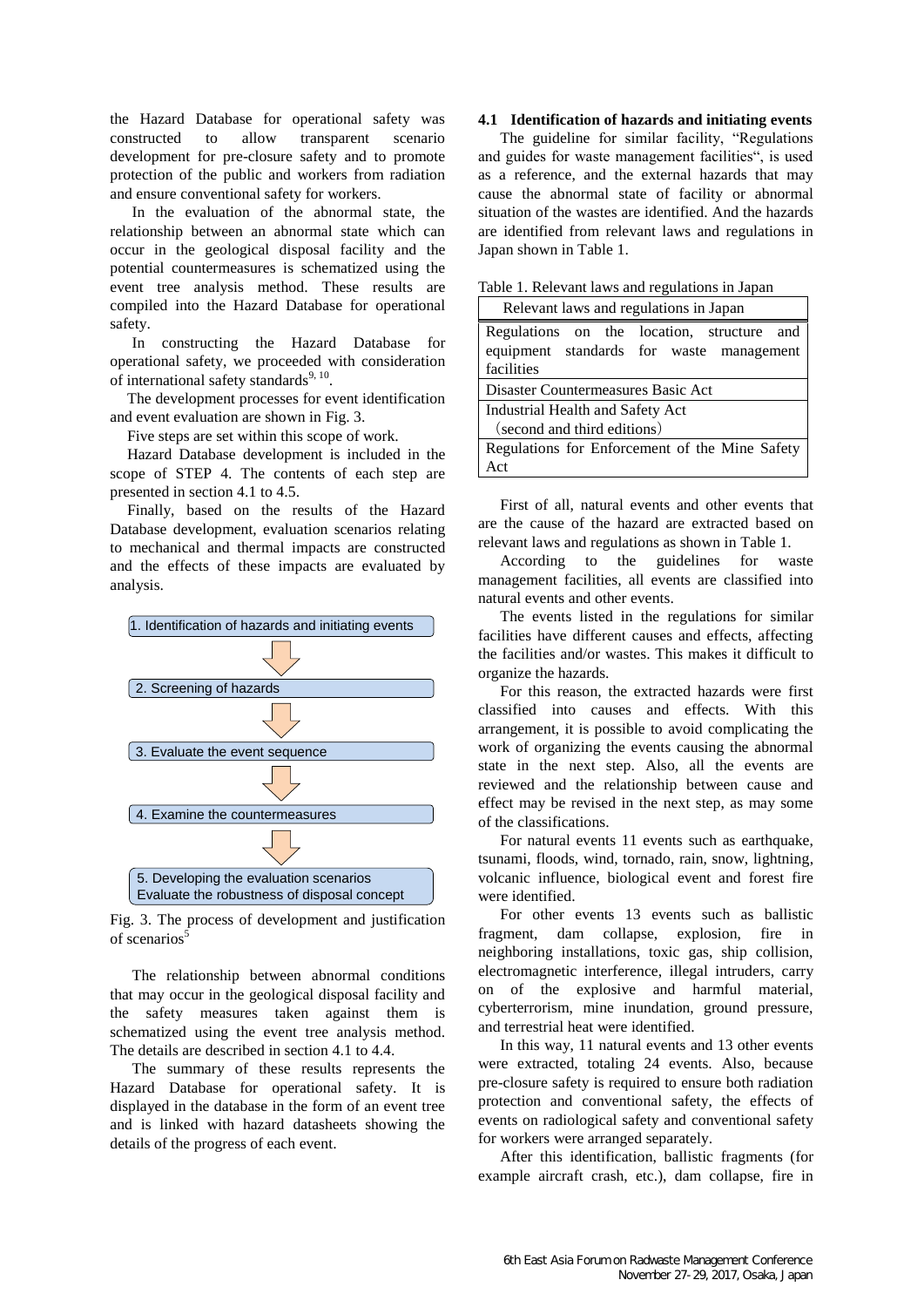neighboring installations and ship collision were excluded at present. It is difficult to consider these events at the current stage because whether the facility will be affected by these events depends on the location, topography and surrounding environment at a specific site to be selected in the future. Other external events (e.g. criticality events, decay heat, direct release of radiation, etc.) are excluded because they are evaluated to be less frequent or are considered in other event sequence analyses.

#### **4.2 Screening of hazards**

The natural events and other events are taken as the starting-point and the event sequences that might affect the facilities, waste and workers are identified. The initiating events of an abnormal state in the disposal facility are identified. As a typical example, [Fig. 4](#page-3-0) shows the result of an event sequence analysis due to an earthquake.



<span id="page-3-0"></span>Fig. 4. Event sequence analysis due to earthquake<sup>5</sup>

As shown in [Fig. 4,](#page-3-0) when an earthquake is the initiating event, progression will eventually lead to flooding, loss of power, failure or malfunctioning of systems and damage to structures or tunnels. Event sequence analyses were organized for all events in the same way.

In arranging these event sequences, if all combinations were to be considered the combinations would be too numerous to allow clear arrangement. Events which cannot be reasonably explained are also included in the initiating events to be considered. For this reason, we organized these event developments in the following way.

We investigated the types of natural disasters worldwide in the past, the occurrence situation and the number of occurrences of each.

By comparing with the accident in the past, it is possible to screen out the events which are not plausible or low frequency of occurrence.

Also, in judging whether these could be an initiating event or not, we organized them based on whether or not they should be considered for the geological disposal facility. By proceeding in this way, it was possible to extract event sequences to be considered from among the many combinations of events.

Natural events and other events listed in Tables 2 and 3 were arranged in the same way for each.

As a result, for radiological protection all hazards can be organized into six initiating events. Taking the conventional safety for workers into account, a poor working environment should be added as a seventh initiating event as shown i[n Table 2.](#page-3-1)

<span id="page-3-1"></span>Table 2. Initiating events affecting to the disposal facility

| Initiating events                       |  |
|-----------------------------------------|--|
| 1. Fire                                 |  |
| 2. Explosion                            |  |
| 3. Flooding                             |  |
| 4. Loss of power                        |  |
| 5. Failure or malfunctioning of systems |  |
| 6. Damage to structures or tunnels      |  |
| 7. Poor working environment             |  |

#### **4.3 Event tree analysis for event sequences**

In the evaluation of the abnormal state, the relationship between the abnormal state and potential countermeasures are schematized using the event tree analysis method, with the initiating event specified in the previous section as the starting-point.

As a typical example, [Fig. 5](#page-3-2) shows the result of an event tree analysis for failure or malfunctioning of systems leading to dropping of the overpack. This figure shows the analysis results for progression of the initiating event caused by the machine failures, malfunctioning and human error, etc. assumed in the surface facilities. As a result, events that impact on the overpack are arranged in four cases and the preventive measures are indicated in the next chapter.



<span id="page-3-2"></span>Fig. 5. Result of event tree analysis for dropping of the overpack<sup>5</sup>

Through the analysis of event sequences, "hazard datasheets" that show the details of the event sequence are developed. "Hazard datasheets" show not only the details of the progression but also the measures to be taken against the events.

The hazard datasheet also describes incident cases, relevant laws and regulations for related facilities and other facilities as reference information.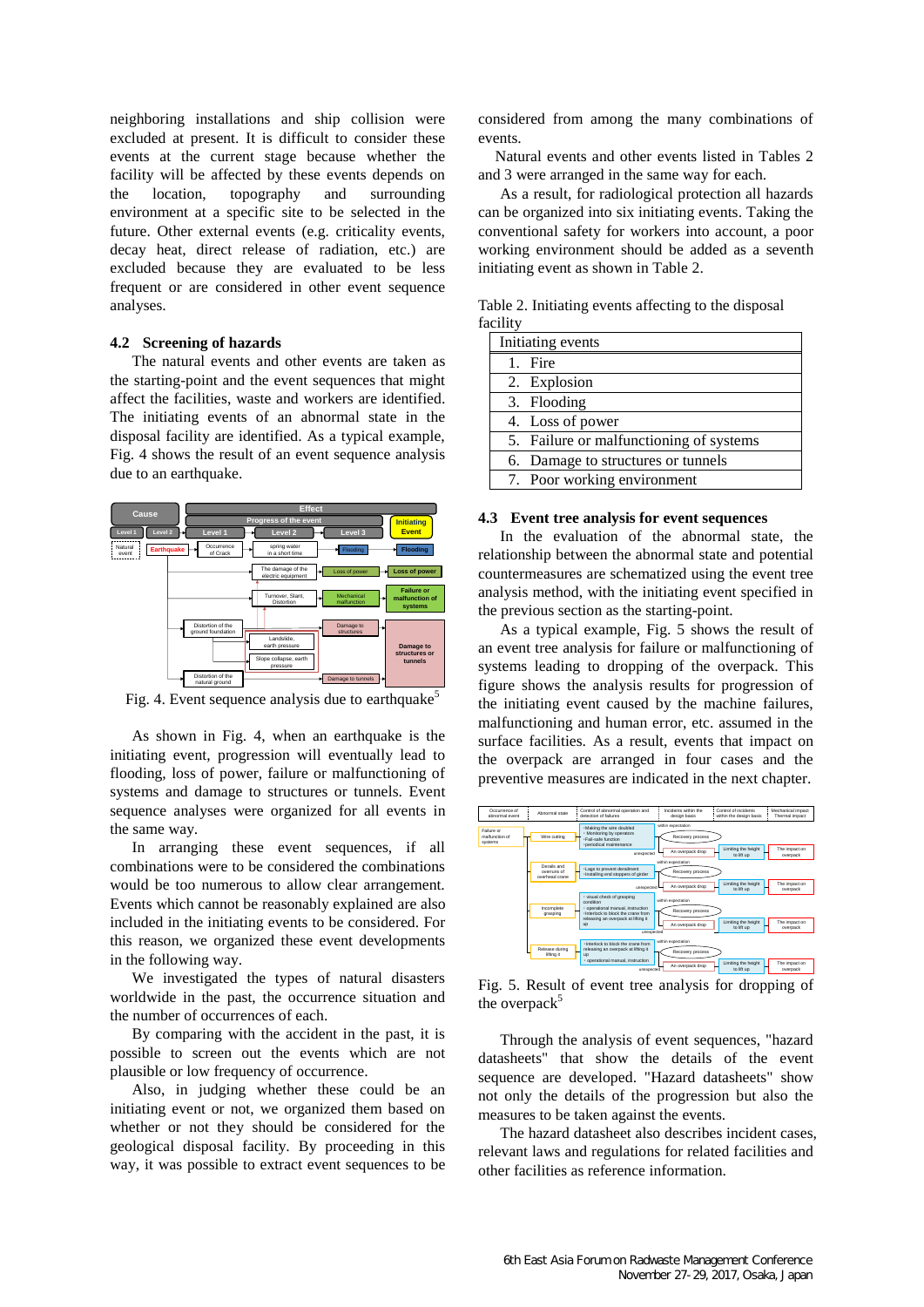Every initiating event was analyzed for each operational process. Identified initiating events were treated as the starting-point, every situation which is generated by considering all combination of initiating events and operational processes were analyzed with Event Tree Analysis method. In this case, the operational processes was grouped into three processes in the surface facilities, access ramp and underground facilities and analyzed in the same way.

As a result, 54 events that have mechanical or thermal effects on the overpack and waste packages were identified; 48 events that affect workers and others during the operational period were also identified. In the construction period of the underground facility, there were 52 events affecting people such as workers.

### <span id="page-4-1"></span>**4.4 Measures against abnormal situations**

Event sequences are analyzed and the measures to be taken in the case of these abnormal events are also examined. Measures are classified into three stages: "Measures to prevent occurrence of the abnormal state", "Measures to prevent progression of the abnormal state" and "Mitigation measures" based on the defense in depth concept $8$ .

The purposes of these measures are as follows:

・To prevent abnormal operation and failures

・To control abnormal operation and detection of failures

・To control incidents within the design basis by mitigating the thermal or mechanical impact.

These safety measures are also included in hazard datasheets.

## <span id="page-4-0"></span>**4.5 Numerical analysis for dropping of the overpack**

After identifying the evaluation scenarios based on the Hazard Database development, an impact analysis is conducted to evaluate the damage to waste packages and/or workers.

In the surface facility, overpacks are shipped to the transport vehicle which transfers them through the access tunnel. In this process, it was assumed that overpack would fall due to the failure of lifting equipment.

For example, to evaluate the consequences of the dropping impact on the overpack, [Fig. 6](#page-4-2) indicates the evaluation model of a finite element analysis which assumes a maximum drop height of 9 m. The evaluation focused on the possibility of cracks penetrating the overpack.

For the purpose of conducting more precise evaluation, analysis is performed with an analysis model reflecting the following items.

 $\triangleright$  Modeling the parts of lid of overpack and welds of it in order to consider the shearing force and stress concentration at the welded part in the case of collision.

- Modeling the vitrified waste and waste canister inside the overpack in order to consider the behavior such as a bounce behavior inside the overpack in the case of collision.
- Simulating the collision against concrete floors in order to consider the effect of impact mitigation.



<span id="page-4-2"></span>Fig. 6. Analysis model for evaluating the dropping impact on the overpack

LS-DYNA Ver.8.0.0., which is general-purpose structural analysis software, was used for this analysis.

The possibility of cracks penetrating the overpack is judged by comparing the equivalent plastic strain and breaking strain of the overpack material. In the judgment, the penetrating cracks were judged to occur when the region where the equivalent plastic strain exceeded the fracture strain of the material was connected from surface to the inside of overpack.

The analysis results indicated that the area where the equivalent strain exceeds the strain limit of the carbon steel is generated only at the region surrounding the impact point, but did not reach the inside of the overpack as shown in [Fig. 7.](#page-4-3) 



<span id="page-4-3"></span>Fig. 7. Result of the analysis in case of dropping of overpacks

In addition, the waste canister resulted in maintaining structural integrity. There was no influence on welded part of an overpack due to the